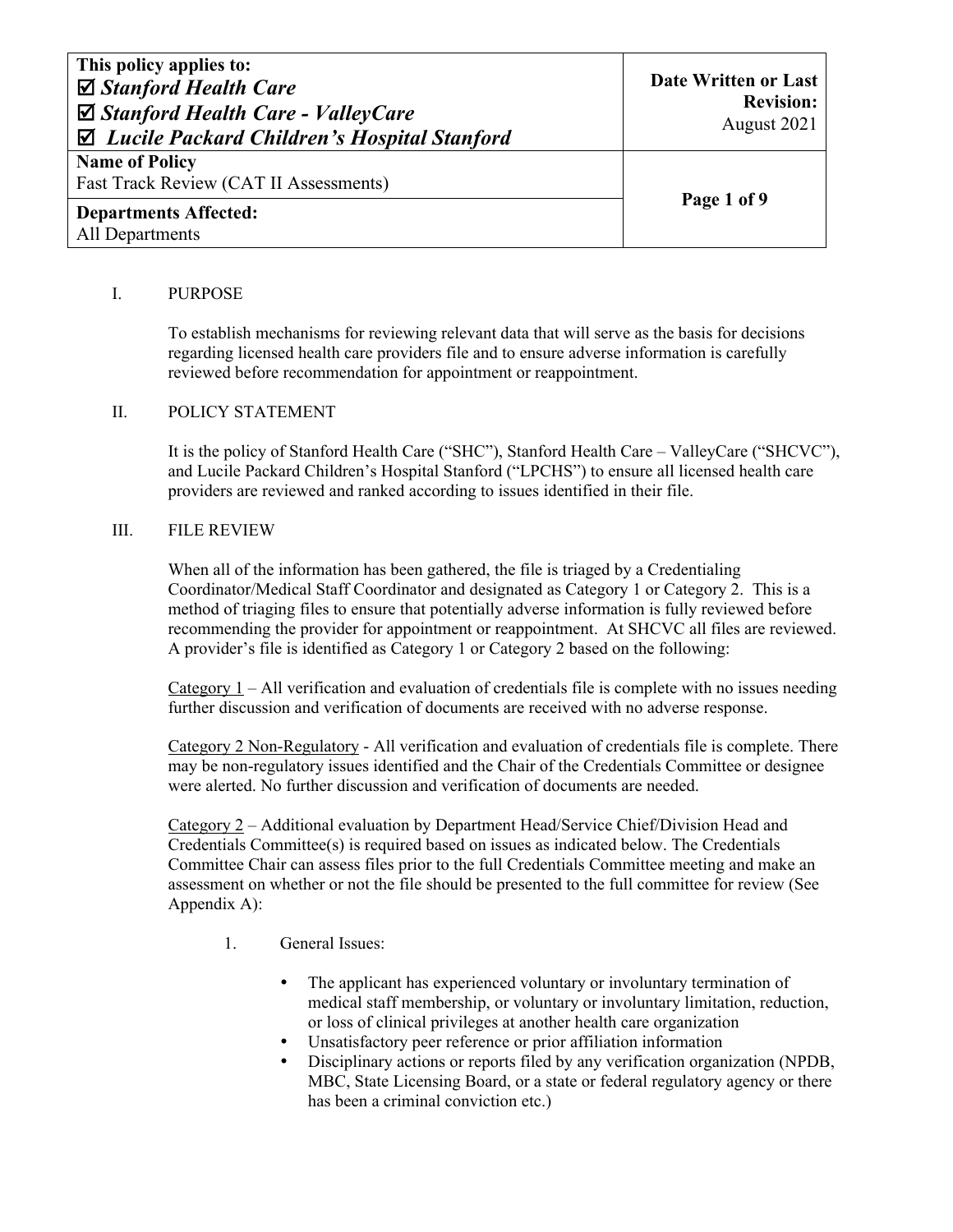| This policy applies to:<br>$\boxtimes$ Stanford Health Care<br>$\boxtimes$ Stanford Health Care - ValleyCare<br>$\boxtimes$ Lucile Packard Children's Hospital Stanford | Date Written or Last<br><b>Revision:</b><br>August 2021 |
|-------------------------------------------------------------------------------------------------------------------------------------------------------------------------|---------------------------------------------------------|
| <b>Name of Policy</b><br>Fast Track Review (CAT II Assessments)                                                                                                         |                                                         |
| <b>Departments Affected:</b><br>All Departments                                                                                                                         | Page 2 of 9                                             |

- One malpractice claim in the past two years which is still pending or resulted in a settlement or any and all history of malpractice cases on new applicants
- Review of any "yes" answers on attestation questions
- Derogatory or questionable information obtained from any source
- There are gaps in time for which the applicant has not accounted
- There are discrepancies between information the applicant submitted and information received from other sources.
- Applicant does not meet privileging criteria
- 2. Issues Specific to Reappointment:
	- Health issues identified in reapplication, e.g., inability to perform essential functions, illegal drug use
	- Additional privileges requested or privileges the applicant requested vary from those previously requested which may result in additional proctoring.
	- Activity not consistent with Medical Staff category
	- Activity not consistent with privileging volume
	- QA data referencing quality of care issues
	- Peer references and/or prior affiliations indicate potential problems (e.g., difficulty with interpersonal relationships, minor patient care issues, etc.)

Completed application packets including all verifications and supporting documents will be forwarded to the appropriate Department Head/Service Chief/Division Head for review and recommendation to the Credentials Committee(s). All Category 2 files will be individually reviewed by the Credentials Committee Chair and/or the Credentials Committee(s) prior to being recommended to the respective Medical Executive Committee (MEC) of each facility.

A report, electronic communication, or electronic file must be available for the Credentials Committee(s) documenting the concerns, if the Department Head/Service Chief/Division Head does not wish to approve the application for appointment or reappointment based on:

- Perceived medical disciplinary cause or reason, indicating the potential for a provider's conduct to be detrimental to patient safety or to the delivery of patient care; or
- Perceived conduct or professional competence which affects or could affect adversely the health or welfare of a patient or patients,

# IV. APPROVAL PROCESS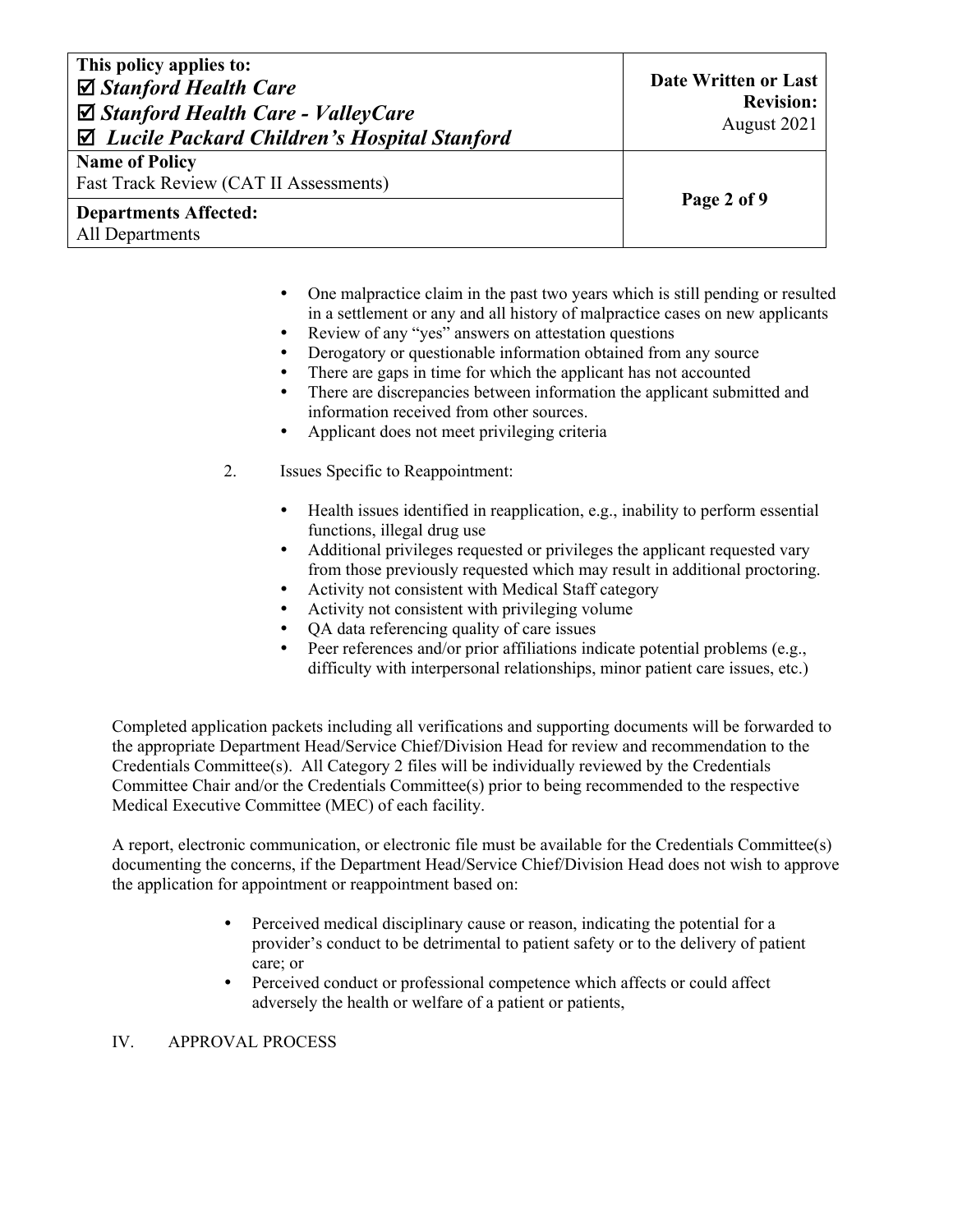| This policy applies to:<br>$\boxtimes$ Stanford Health Care<br>$\boxtimes$ Stanford Health Care - ValleyCare<br>$\boxtimes$ Lucile Packard Children's Hospital Stanford | Date Written or Last<br><b>Revision:</b><br>August 2021 |
|-------------------------------------------------------------------------------------------------------------------------------------------------------------------------|---------------------------------------------------------|
| <b>Name of Policy</b>                                                                                                                                                   |                                                         |
| Fast Track Review (CAT II Assessments)                                                                                                                                  |                                                         |
| <b>Departments Affected:</b><br>All Departments                                                                                                                         | Page 3 of 9                                             |

There is a Credentials Committee at each hospital which will meet in person monthly if there is a business need or more often as needed. The meeting may be canceled as determined by the Chairman. The membership of these committees is outlined in the medical staff Bylaws. All of these members vote on matters coming before the committee. At SHC & LPCH, thirty percent (30%) of the voting membership (but no less than [3]) of this committee shall be considered a quorum, at SHCVC we follow their Charter. Recommendation will be made in a nondiscriminatory manner and not based solely on an applicant's race, ethnic/national identity, gender, age, sexual orientation, or the types of procedures or patient in which the practitioner specializes. Each committee member will be asked to sign a Confidentiality Statement.

After receiving Clinical Department/Service review, the application packet may be reviewed by the Credentials Committee Chair prior to each full Credentials Committee Meeting (review may also occur electronically) then processed through the Credentials Committee(s), Medical Executive Committee (MEC), and Hospital Board(s) of Directors at each applicable facility for final approval. If an application for appointment or reappointment is deferred at any of these levels due to a need for further information, the Credentials Office will assist in the follow-up process. Upon request and/or as a follow up to the credentialing process as outlined above, the provider will be informed of the status of their appointment or reappointment throughout the credentialing process. Any and all requests for further information will be made in writing and forwarded to the provider via internal mail system, email and/or regular mail methods.

When the appointment or reappointment has been approved by the Board(s) of Directors, the Credentials Office will send an email confirmation to each provider indicating that their request for appointment or reappointment has received final approval from the respective Board of Directors no later than 60 days of final approval. At this time, the Credentialing database is updated and information is maintained on an online roster assessable by the medical group.

For any denied applications, the information will be reviewed by Medical Executive Committee (MEC) to ensure that applications are not being denied based on discrimination as noted above.

# 1. RELATED DOCUMENTS

- -- Stanford Health Care Medical Staff Bylaws, Rules and Regulations
- -- Stanford Health Care Valley Care Medical Staff Bylaws, Rules and Regulations
- -- Lucile Packard Children's Hospital Stanford Medical Staff Bylaws, Rules and Regulations
- -- Credentials Policies and Procedures

#### B. **Expedited Credentials File Review:**

The SHC & LPCH committee review process for credentials files will occur electronically on a weekly or as needed basis in order to expedite the review and approval of Category 1 and Category 2 Non-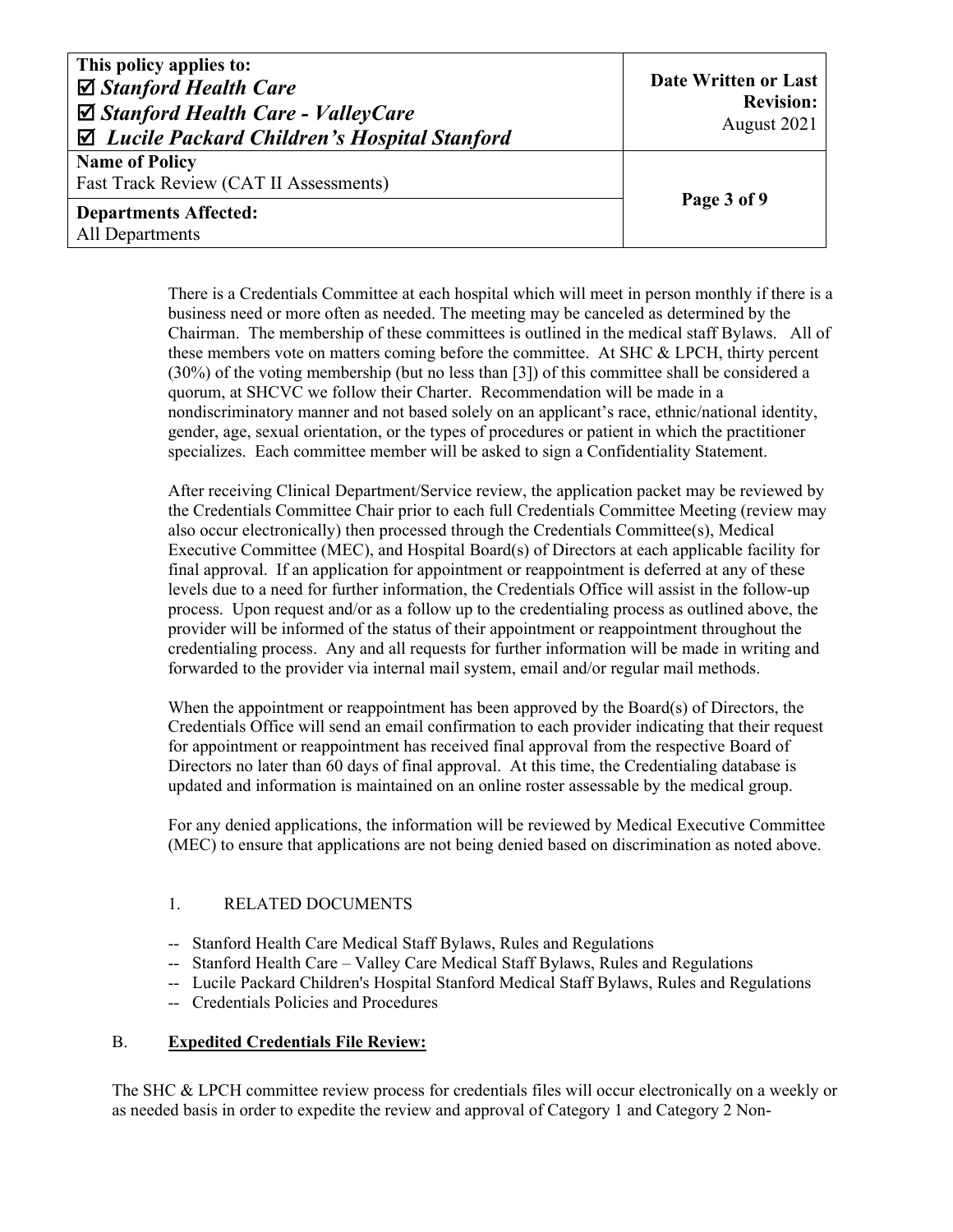| This policy applies to:<br>$\boxtimes$ Stanford Health Care<br>$\boxtimes$ Stanford Health Care - ValleyCare<br>$\boxtimes$ Lucile Packard Children's Hospital Stanford | Date Written or Last<br><b>Revision:</b><br>August 2021 |
|-------------------------------------------------------------------------------------------------------------------------------------------------------------------------|---------------------------------------------------------|
| <b>Name of Policy</b><br>Fast Track Review (CAT II Assessments)                                                                                                         |                                                         |
| <b>Departments Affected:</b><br>All Departments                                                                                                                         | Page 4 of 9                                             |

Reguatory credentials files. A list of these files will be sent electronically to members of the Credentials Committee, Medical Executive Committee(MEC) and Hospital Board each week or as needed to facilitate the approval process. Votes from at least 2 people on each committee will constitute a quorum. Minutes of the weekly meetings will be maintained electronically. Category 2 files will be reviewed on a case by case basis by the credentials committee chair who may require review by the full credentials committee with recommendations to the MEC and Hospital Board. Files with the Category 2 desingation may be expedited upon approval of the Credentials Committee Chair and/or the Credentials Committee after the issue(s) have been resolved.

For any denied applications, the information will be reviewed by Medical Executive Committee (MEC) to ensure that applications are not being denied based on discrimination as noted above.

# V. DOCUMENT INFORMATION

- A. Legal Authority/References JCAHO Standards NCQA Standards Title 22 Regulations
- B. Author/Original Date

This Policy was authored by the Director, Medical Staff Services in May, 2006.

C. Gatekeeper of Original Document

The Director, Medical Staff Services (or designee), who will be responsible for initiating its review and revision. The Policy will reside in the Credentials Policy and Procedure Manual, a copy of which is kept in the Credentials Department and in the Medical Staff Office.

D. Distribution and Training Requirements

The distribution and training requirements for this Policy will be handled through the Credentials Department.

E. Requirements For Review and Renewal

This Policy will be reviewed and/or revised every three years or as required by change of law or practice.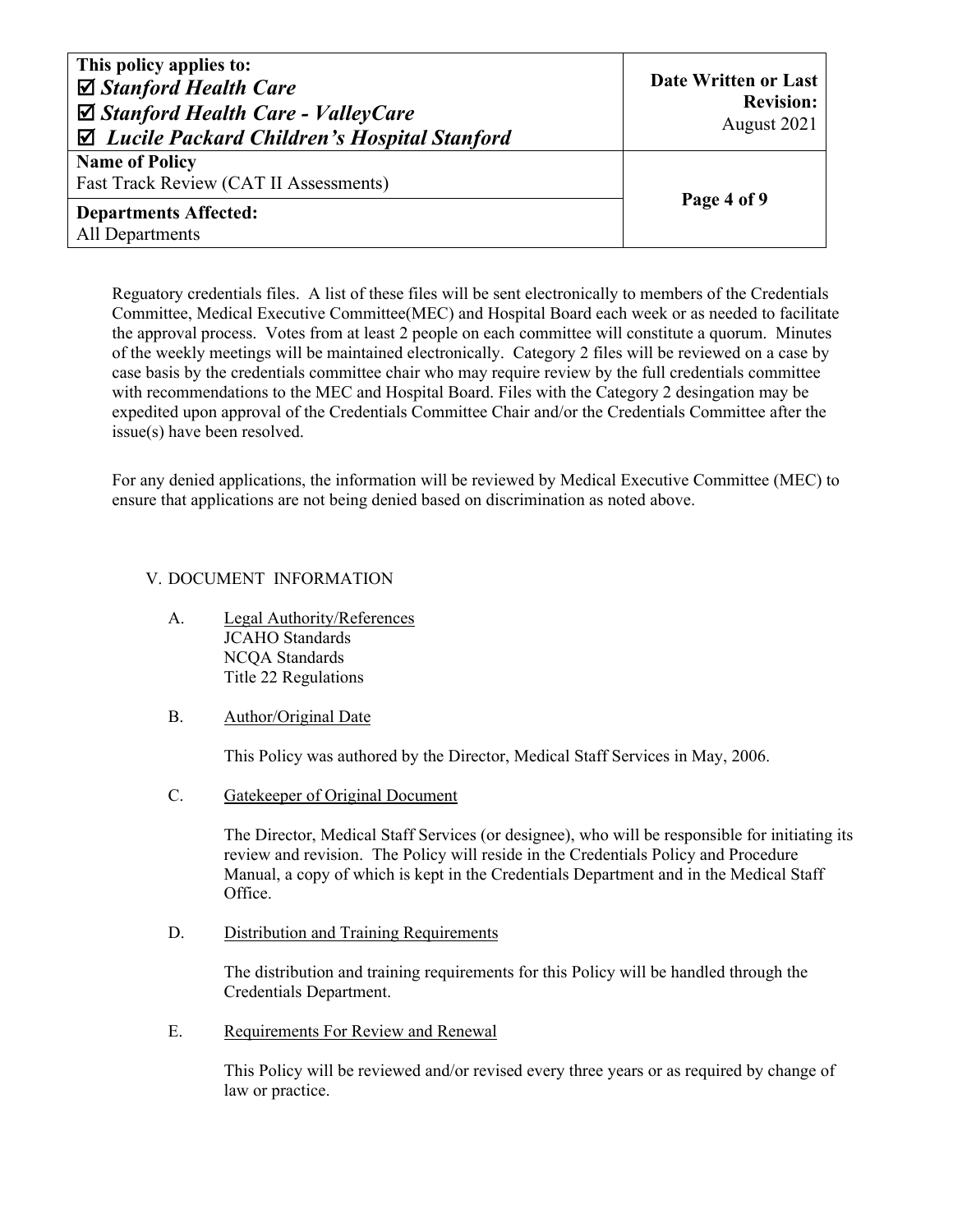| This policy applies to:<br>$\boxtimes$ Stanford Health Care<br>$\boxtimes$ Stanford Health Care - ValleyCare<br>$\boxtimes$ Lucile Packard Children's Hospital Stanford | Date Written or Last<br><b>Revision:</b><br>August 2021 |
|-------------------------------------------------------------------------------------------------------------------------------------------------------------------------|---------------------------------------------------------|
| <b>Name of Policy</b><br>Fast Track Review (CAT II Assessments)                                                                                                         |                                                         |
| <b>Departments Affected:</b><br>All Departments                                                                                                                         | Page 5 of 9                                             |

#### F. Review and Revision History

Revision – September, 2000 (Approved by HCC 9/18/00), 3/02, 12/02, 7/03, 6/05, 10/06, 10/07, 3/10, 2/13, Administrative Clarification 6/13

G. Local Approvals

Credentials Committee (2) – 3/02, 7/03, 6/05, 10/06; 11/07, 4/10, 3/14, 9/15(LPCH), 10/15(SHC), 9/17 (SHC/LPCH), LPCH 6/18, LPCH 8/18, 11/18, SHCVC 6/21,SHC 7/21, LPCH 8/21 LPCH Policy Committee – 4/10, 9/17, 6/18. 12/18, 8/21 Medical Executive Committee (2) – 4/02, 8/03, 7/05, 11/06, 12/07, 5/10, 4/13, 4/14, 10/15 (LPCH), 11/15(SHC), 9/17 (SHC/LPCH), LPCH, 6/18, LPCH, 9/18, SHC/LPCH 12/18, SHCVC 7/21, SHC 7/21, LPCH 8/21

. Hospital Board Approvals (2)

4/02, 8/03, 7/05, 11/06, 12/07, 5/10, 4/13, 4/14, 10/15(LPCH), 11/15(SHC), 9/17 (SHC/LPCH), LPCH 6/18, LPCH 9/18, 12/18, SHCVC 7/21, SHC 7/21, LPCH 8/21

**This document is intended for use by Stanford Health Care and Lucile Packard Children's Hospital Stanford staff personnel and no representations or warranties are made for outside use. Not for outside production or publication without permission.** 

> **Direct inquiries to: Director, Medical Staff Services, (650) 497-8920 SHC and LPCHS**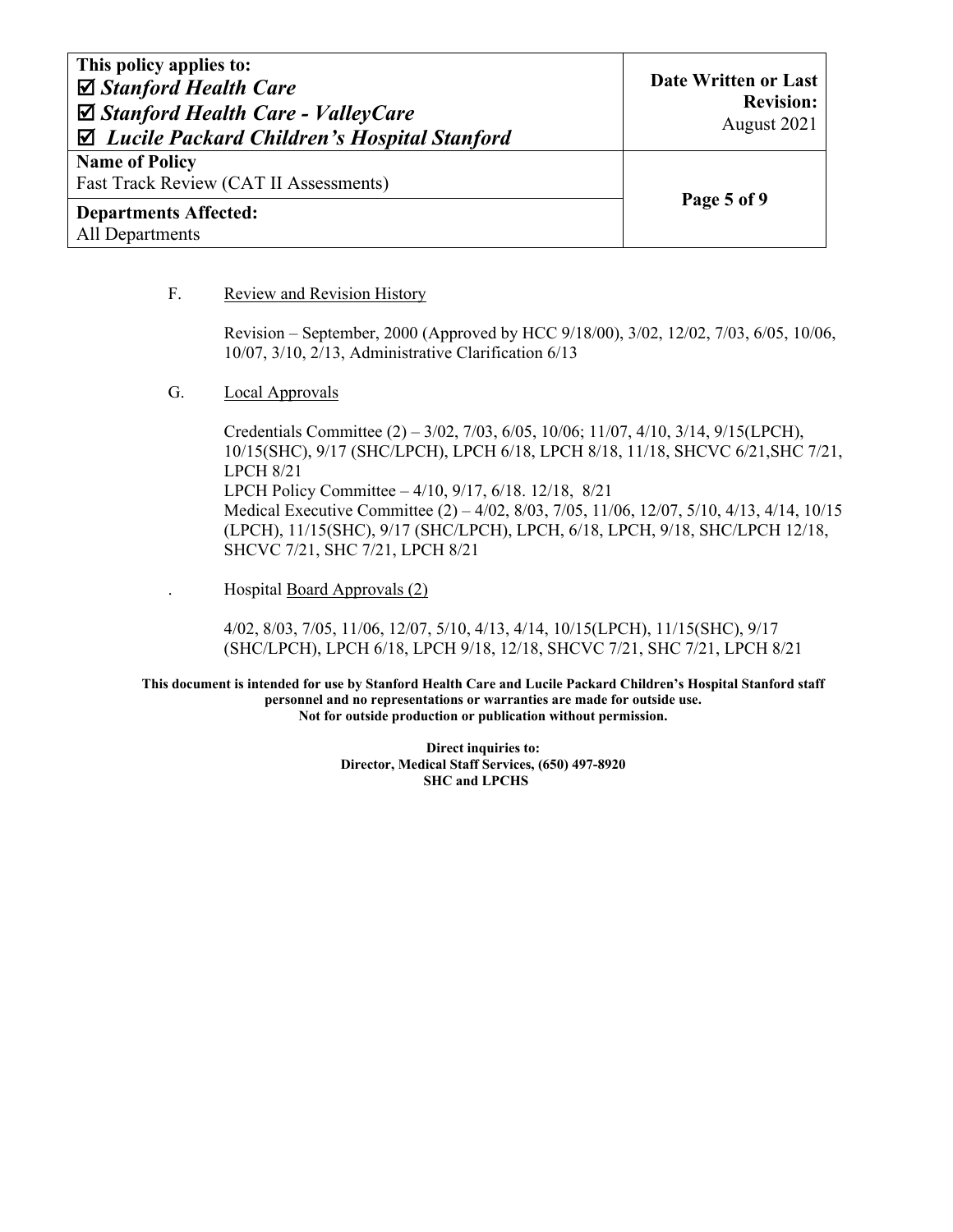| This policy applies to:<br>$\boxtimes$ Stanford Health Care<br>$\boxtimes$ Stanford Health Care - ValleyCare<br>$\boxtimes$ Lucile Packard Children's Hospital Stanford | Date Written or Last<br><b>Revision:</b><br>August 2021 |
|-------------------------------------------------------------------------------------------------------------------------------------------------------------------------|---------------------------------------------------------|
| <b>Name of Policy</b><br>Fast Track Review (CAT II Assessments)                                                                                                         |                                                         |
| <b>Departments Affected:</b><br>All Departments                                                                                                                         | Page 6 of 9                                             |

# **APPENDIX A - How to Route Cat II files Through Credentialing Committee**

| <b>LPCHS</b>                                                                                                                                                                                                                                                                                                                                                                                                                                                                                                                                                                                                                                                    | <b>SHC</b>                                                                                                                                                                                                  | <b>SHCVC</b>                                                                       |
|-----------------------------------------------------------------------------------------------------------------------------------------------------------------------------------------------------------------------------------------------------------------------------------------------------------------------------------------------------------------------------------------------------------------------------------------------------------------------------------------------------------------------------------------------------------------------------------------------------------------------------------------------------------------|-------------------------------------------------------------------------------------------------------------------------------------------------------------------------------------------------------------|------------------------------------------------------------------------------------|
| Not Considered a CAT II                                                                                                                                                                                                                                                                                                                                                                                                                                                                                                                                                                                                                                         | Not considered a CAT II                                                                                                                                                                                     | More than 5 state licenses and<br>practitioner is not a telehealth<br>practitioner |
| for a single open case, or a<br>single closed case with payout<br>less than \$30,000. Claims that<br>occurred during training will<br>not be considered a CAT II.                                                                                                                                                                                                                                                                                                                                                                                                                                                                                               | for a single case with payout<br>less than \$30,000. Other files<br>will be reviewed by<br>Credentials Committee Chair<br>and discussed at the full                                                         | These will be reviewed by the<br>full Committee.                                   |
| These will be reviewed by the<br>full Committee. Claims that<br>occurred during training will<br>not be considered a CAT II.                                                                                                                                                                                                                                                                                                                                                                                                                                                                                                                                    | Not considered a CAT II file<br>for a single case with payout<br>less than \$30,000. Other files<br>will be reviewed by<br>Credentials Committee Chair<br>and discussed at the full<br>meeting as necessary | These will be reviewed by the<br>full Committee.                                   |
| If Practitioner is primarily<br>a.<br>at SHC with sufficient<br>activity for Active status,<br>and the LPCHS Service<br>Chief accepts SHC activity<br>per the sharing agreement<br>to keep them Active at<br>LPCHS then they will not<br>be considered a CAT II.<br>If the above criteria does<br>$\mathbf{b}$ .<br>not apply then they will be<br>managed by policy or<br>bylaws. If volume criteria<br>are not met, then<br>notification will beo sent to<br>the provider, Service Chief<br>and Deputy Chief (for<br>community physicians).<br>Use standard letter that<br>currently exists. These will<br>be reviewed by the<br><b>Credentials Committee</b> | These will be assessed by the<br>Chair and determined if full<br>committee review is necessary                                                                                                              | These will be reviewed by the<br>full Committee.                                   |
|                                                                                                                                                                                                                                                                                                                                                                                                                                                                                                                                                                                                                                                                 | Not considered a CAT II file<br>Chair and discussed at the                                                                                                                                                  | Not considered a CAT II file<br>meeting as necessary                               |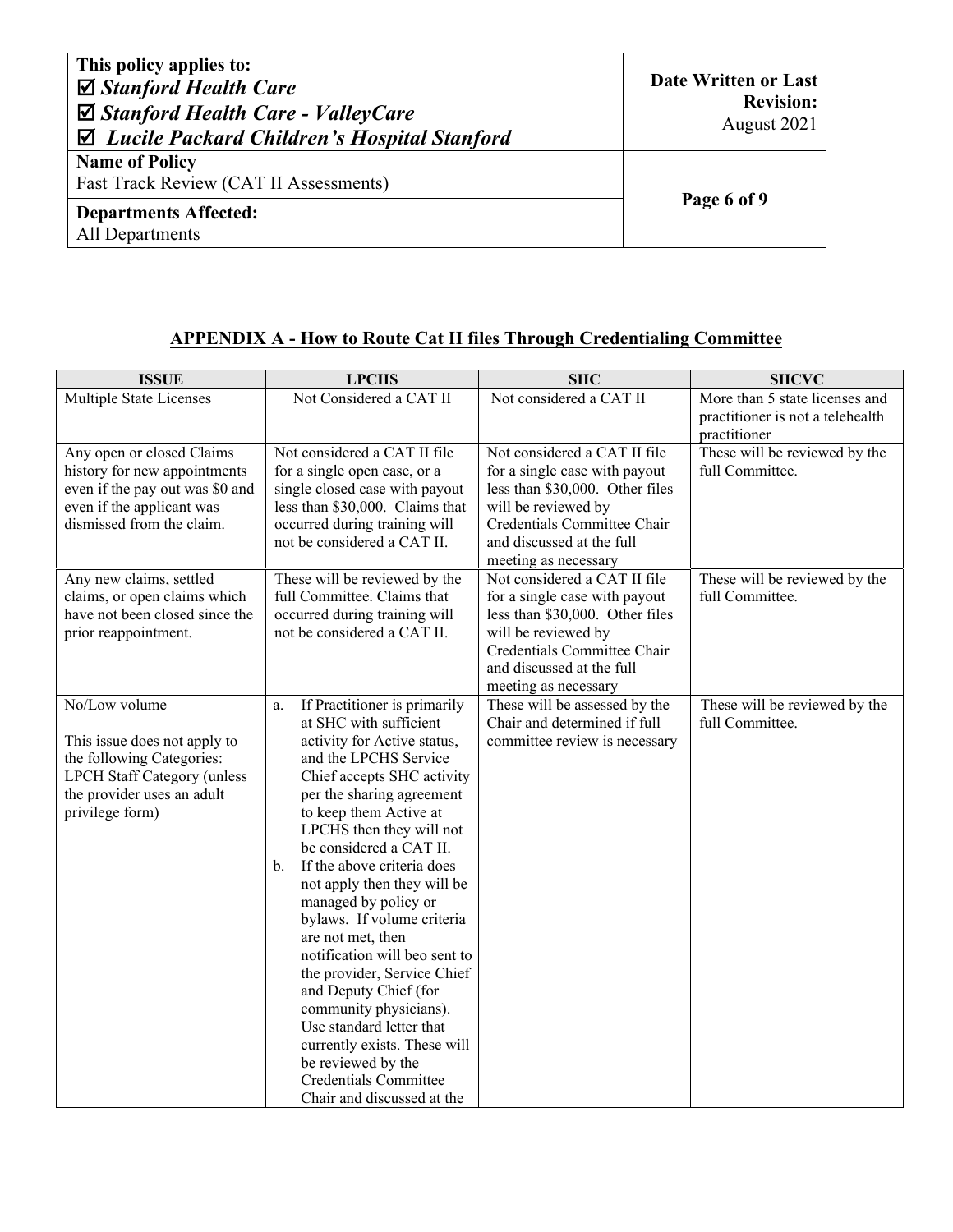| This policy applies to:<br>$\boxtimes$ Stanford Health Care<br>$\boxtimes$ Stanford Health Care - ValleyCare<br>$\boxtimes$ Lucile Packard Children's Hospital Stanford | Date Written or Last<br><b>Revision:</b><br>August 2021 |
|-------------------------------------------------------------------------------------------------------------------------------------------------------------------------|---------------------------------------------------------|
| <b>Name of Policy</b><br>Fast Track Review (CAT II Assessments)                                                                                                         |                                                         |
| <b>Departments Affected:</b><br>All Departments                                                                                                                         | Page 7 of 9                                             |

|                                                                                                                       | full meeting as necessary.                                                                                                                                                                                |                                                                                                                                                                                                                                                                                                                                                                                                |                                                                                      |
|-----------------------------------------------------------------------------------------------------------------------|-----------------------------------------------------------------------------------------------------------------------------------------------------------------------------------------------------------|------------------------------------------------------------------------------------------------------------------------------------------------------------------------------------------------------------------------------------------------------------------------------------------------------------------------------------------------------------------------------------------------|--------------------------------------------------------------------------------------|
|                                                                                                                       |                                                                                                                                                                                                           |                                                                                                                                                                                                                                                                                                                                                                                                |                                                                                      |
| <b>ISSUE</b>                                                                                                          | <b>LPCHS</b>                                                                                                                                                                                              | <b>SHC</b>                                                                                                                                                                                                                                                                                                                                                                                     | <b>SHCVC</b>                                                                         |
| Only pending item, out-of-<br>state DEA address or<br>additional request for a CA<br><b>DEA</b>                       | These will be flagged and<br>reviewed by the full<br>Committee, but not treated as a<br><b>CAT II</b>                                                                                                     | a. Files that are pending<br>items (i.e., x-ray<br>certificate when<br>required,, DEA, and<br>DEA without CA<br>Address). For those who<br>are not willing to obtain<br>a DEA or get a CA<br>address, policy will be<br>followed and a letter will<br>be sent stating policy.<br>These will be reviewed by<br>Credentials Committee Chair<br>and discussed at the full<br>meeting as necessary | These will be reviewed by the<br>full Committee.                                     |
| Applying for DEA exemption                                                                                            | These will be flagged and<br>reviewed by Service Chief and<br>will be reviewed by the<br>Credentials Committee Chair<br>and discussed at the full<br>meeting as necessary, but not<br>treated as a CAT II | N/A                                                                                                                                                                                                                                                                                                                                                                                            | N/A                                                                                  |
| No clinical Activity for<br>previous two years                                                                        | These will be assessed by the<br>Chair and determined if full<br>committee review is necessary                                                                                                            | Review as CAT II at Full<br>Meeting                                                                                                                                                                                                                                                                                                                                                            | These will be reviewed by the<br>full Committee.                                     |
| 805 report (exclude MBC<br>report for non change of<br>address. This will be<br>reviewed by Committee Chair)          | Review as CAT II at Full<br>Meeting                                                                                                                                                                       | Review as CAT II at Full<br>Meeting                                                                                                                                                                                                                                                                                                                                                            | These will be reviewed by the<br>full Committee.                                     |
| Peer Reference with a rating<br>of less than 3 on a 1 to 5 scale<br>(Unsatisfactory peer<br>reference)                | Review as CAT II at Full<br>Meeting                                                                                                                                                                       | Review as CAT II at Full<br>Meeting                                                                                                                                                                                                                                                                                                                                                            | These will be reviewed by the<br>full Committee.                                     |
| Prior affiliation information                                                                                         | Review as CAT II at Full<br>Meeting                                                                                                                                                                       | Review as CAT II at Full<br>Meeting                                                                                                                                                                                                                                                                                                                                                            | These will be reviewed by the<br>full Committee.                                     |
| Provider attests to drug use or<br>criminal activity/background<br>check (The Well Being<br>Committee will not review | Refer to Well Being<br>Committee<br>These will be assessed by the<br>Chair and determined if full                                                                                                         | Review as CAT II at Full<br>Meeting<br>Refer to Well Being<br>Committee                                                                                                                                                                                                                                                                                                                        | These will be reviewed by the<br>full Committee.<br>Refer to Well Being<br>Committee |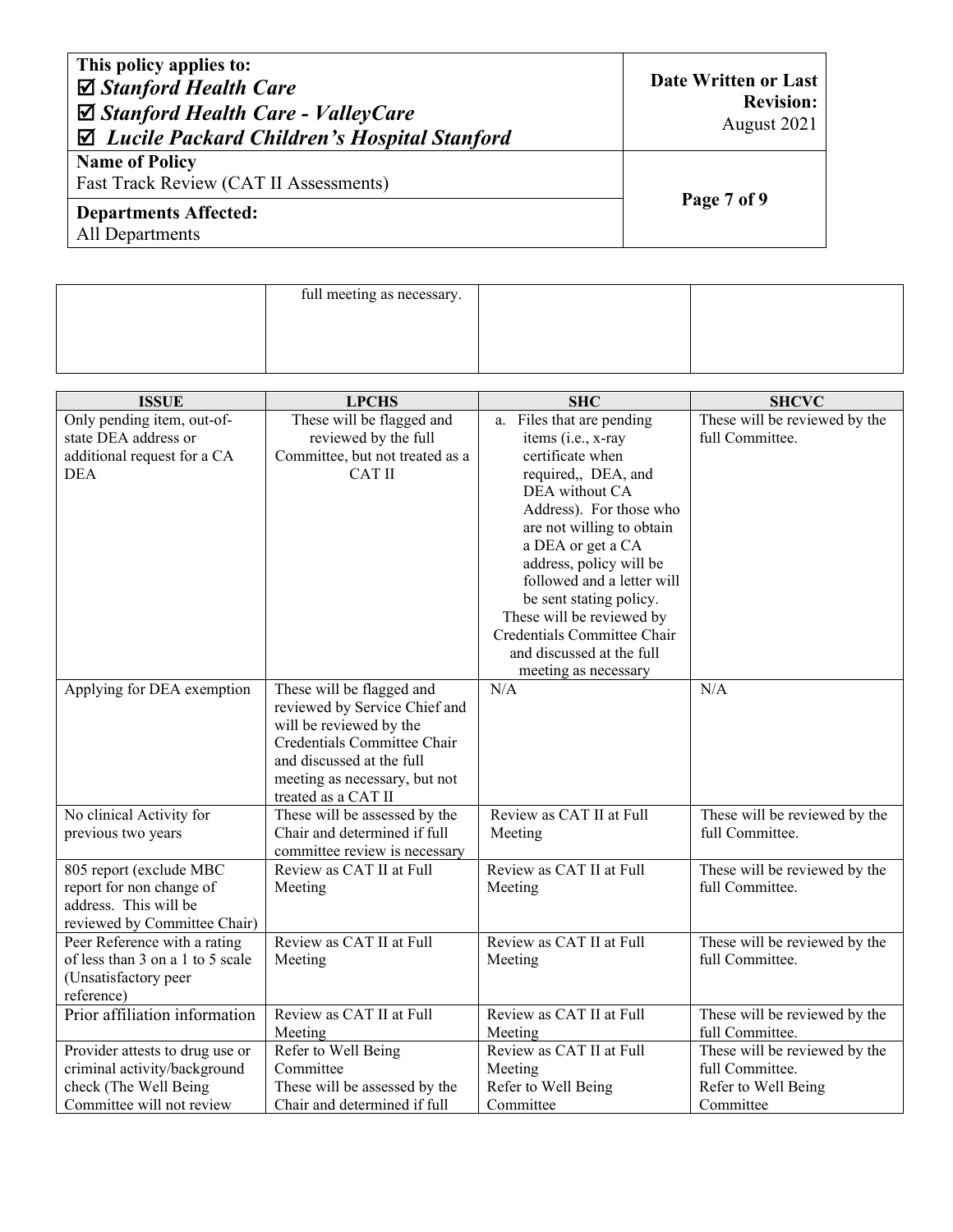| This policy applies to:<br>$\boxtimes$ Stanford Health Care<br>$\boxtimes$ Stanford Health Care - ValleyCare<br>$\boxtimes$ Lucile Packard Children's Hospital Stanford | Date Written or Last<br><b>Revision:</b><br>August 2021 |
|-------------------------------------------------------------------------------------------------------------------------------------------------------------------------|---------------------------------------------------------|
| <b>Name of Policy</b><br>Fast Track Review (CAT II Assessments)                                                                                                         |                                                         |
| <b>Departments Affected:</b><br>All Departments                                                                                                                         | Page 8 of 9                                             |

| any items over 7 years old. So<br>these will not be considered a<br>CAT II)                                                                                                                                                                | committee review is necessary                                                                                                                                                                    |                                                                                                                                                 |                                                  |
|--------------------------------------------------------------------------------------------------------------------------------------------------------------------------------------------------------------------------------------------|--------------------------------------------------------------------------------------------------------------------------------------------------------------------------------------------------|-------------------------------------------------------------------------------------------------------------------------------------------------|--------------------------------------------------|
| Provider attests to drug use or<br>criminal activity/background<br>check (which has been<br>reviwed at previous<br>credentialing committee)                                                                                                | Not a CAT II                                                                                                                                                                                     | Not a CAT II                                                                                                                                    | Not a Red Flag.                                  |
| When privilege criteria has not<br>been met, but privileges have<br>been approved by service<br>chief.                                                                                                                                     | Review as CAT II at Full<br>Meeting                                                                                                                                                              | Refer Service Chief to Chair of<br>Credentials                                                                                                  | These will be reviewed by the<br>full Committee. |
| When privilege criteria has<br>been met, and privileges have<br>not been approved by service<br>chief                                                                                                                                      | These will be assessed by the<br>Chair and determined if full<br>committee review is necessary                                                                                                   | Refer Service Chief to Chair of<br>Credentials                                                                                                  | These will be reviewed by the<br>full Committee. |
| <b>ISSUE</b>                                                                                                                                                                                                                               | <b>LPCHS</b>                                                                                                                                                                                     | <b>SHC</b>                                                                                                                                      | <b>SHCVC</b>                                     |
| FPPE implemented as a result<br>of Peer Review                                                                                                                                                                                             | Review as CAT II at Full<br>Meeting                                                                                                                                                              | Review as CAT II at Full<br>Meeting                                                                                                             | These will be reviewed by the<br>full Committee. |
| Reappointment zero cases for<br>particular privilege (proctor<br>assigned)                                                                                                                                                                 | These will be assessed by the<br>Chair and determined if full<br>committee review is necessary<br>These will be assessed by the<br>Chair and determined if full<br>committee review is necessary | Not considered a CAT II                                                                                                                         | These will be reviewed by the<br>full Committee. |
| SHC Staff or LPCH Staff,<br>Category II files presenting at<br>LPCHS or SHC                                                                                                                                                                | As per the Bylaws.                                                                                                                                                                               | As per the Bylaws.                                                                                                                              | N/A                                              |
|                                                                                                                                                                                                                                            | For applicants appling for SHC<br>Staff (formerly SHC<br>Consulting Staff), any<br>approved file and approved<br>Category II by SHC will be<br>accepted and not considered a<br>CAT II.          | For applicants appling for<br>LPCH Staff, any Category II<br>reviewed and approved by<br>LPCHS will be accepted and<br>not considered a CAT II. |                                                  |
| The applicant has experienced<br>voluntary or involuntary<br>termination of medical staff<br>membership, or voluntary or<br>involuntary limitation,<br>reduction, or loss of clinical<br>privileges at another health<br>care organization | These will be assessed by the<br>Chair and determined if full<br>committee review is necessary                                                                                                   | Refer Service Chief to Chair of<br>Credentials                                                                                                  | These will be reviewed by the<br>full Committee. |
| Disciplinary actions or reports                                                                                                                                                                                                            | These will be assessed by the                                                                                                                                                                    | Refer Service Chief to Chair of   These will be reviewed by the                                                                                 |                                                  |